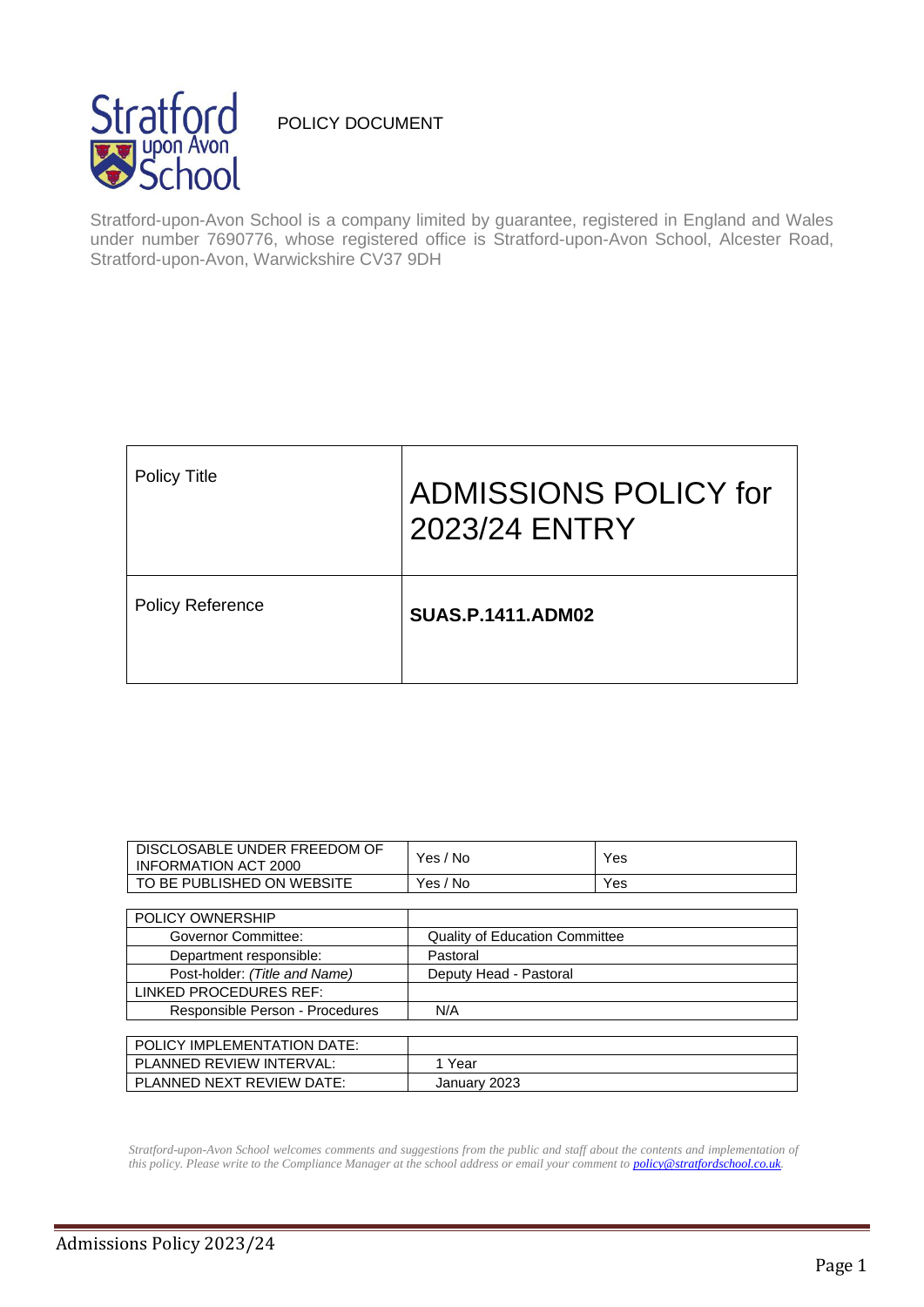## *i. POLICY OUTLINE*

*The Governing Body of Stratford upon Avon School Trust is the admission authority for the school. Stratford upon Avon School's admission arrangements are part of the Warwickshire County Council coordinated scheme.* 

### *ii. PURPOSE*

*The purpose of this policy is to state the schools policy for admissions into year 7 and in year access to years 7-11. It does not cover admission into the sixth form.*

### *iii. IMPLICATIONS OF POLICY*

*Compliance with the requirements laid out by the Department of Education Schools Admission Code December 2014*

*This policy has a strong implication for the budget.*

### *iv. EQUALITY ANALYSIS*

*Every policy will be subject to an Equality Analysis (EA) completed by the policy writer, which should be circulated to all those being consulted, with the draft policy.*

### *v. CONSULTATION*

*Consultation will be with the Pastoral Committee and all other major stakeholders in line with Department of Education guidance. Presentation for approval by the Governing Body.*

#### *vi. PROCEDURE*

*Procedure is the method by which the strategic intent of the policy is realised, and is thus an 'instruction manual' on how the policy outcome is to be achieved.* 

*The development or amendment of the procedure is at a tactical / operational level. There is therefore no necessity for active referral to the Governing Body unless the policy intent has been altered. If there is significant change to the procedure element of the policy there may be a requirement to engage in the consultation process and refer to the Governing Body.*

### *vii. RELATED POLICIES AND PROCEDURES*

- *Behaviour Policy*
- *Learning Support Policy*

### *viii. DOCUMENT HISTORY*

*The policy will be subject to regular review once ratified by the Governing Body. The history of the policy will be recorded using the chart following:*

| <b>Date</b>    | <b>Author/Reviewer</b> | Amendment(s)                            | Approval/ adoption date |
|----------------|------------------------|-----------------------------------------|-------------------------|
| $1st$ May 2013 | <b>G</b> Mellor        | Policy creation for Academy             | $1st$ May 2013          |
| 19 Nov 2014    | Governors              | Update dates                            | 19 November 2014        |
| 25 Jan 2016    | <b>K</b> Berwick       | Updated                                 | 15 March 2016           |
| May 2017       | <b>K</b> Berwick       | Updated only the dates in the<br>policy | 11 July 2017            |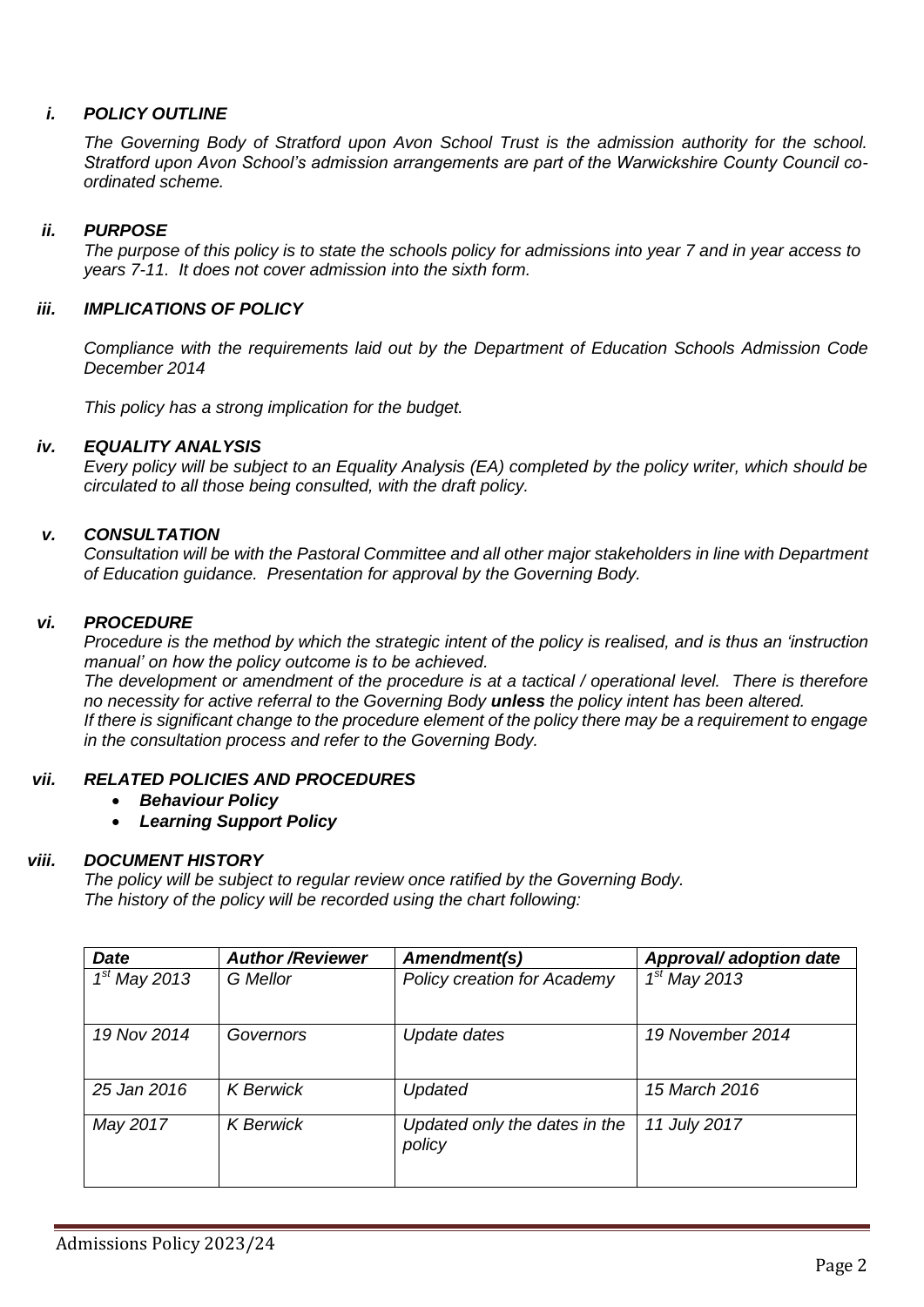| Feb 2019     | <b>K</b> Berwick | Updated | May 2019      |
|--------------|------------------|---------|---------------|
| Oct 2020     | <b>K</b> Berwick | Updated | February 2021 |
| October 2021 | <b>K</b> Berwick | Updated | January 2022  |

# **Admissions Policy Years 7 to 11 – September 2023 entry**

All admissions to Stratford upon Avon School are administered by the Local Authority. The School's Published Admission Number is 290 <http://www.warwickshire.gov.uk/admissions> Details of the School's priority area can be found on the Warwickshire County Council Website <https://www.warwickshire.gov.uk/mapsecondaryschools>

In the event of more applications than places being available (Planned Admission Number 290), the following oversubscription criteria will be used.

**Please note that children with a statement of Special Educational Needs or Education, Health and Care Plan that names a school must be admitted. In this event the number of places that remain for allocation will be reduced.** 

- **1. Children in the care of, or provided with accommodation by, a local authority and children who were looked after, but ceased to be so because they were adopted or became subject to a Residence Order or Special Guardianship Order.**
- **2. Children living in the priority area given in the area booklet who will have a brother or sister at the school at the time of admission.**
- **3. Other children living in the priority area given in the area booklet.**
- **4. Children of staff employed at the school for two or more years at the time the application is made, or those recruited to fill a vacant post for which there is a demonstrable skills shortage.**
- **5. Children from outside the priority area who will have a brother or sister at the school at the time of admission.**
- **6. Other children living outside the priority area.**

Within each criterion priority is given in order of distance between the child's home and school. (Shortest distance = highest priority).

Distance will be calculated by the straight line measurement from the centre of the applicant's home address (as set by Ordnance Survey) to the centre point ('centroid') of Stratford upon Avon School. (All measurements are subject to prepositional accuracy changes). This applies equally to those living inside and outside the County boundary.

(The priority area is as defined in the Secondary Schools in Central Area booklet).

### **Appeals**

Parents will be informed by their home authority of their statutory right of appeal when they receive the outcome of their applications. Parents can appeal for any preference expressed, but not allocated, even if it was a lower preference than the one offered. Appeal forms are available from the Local Authority.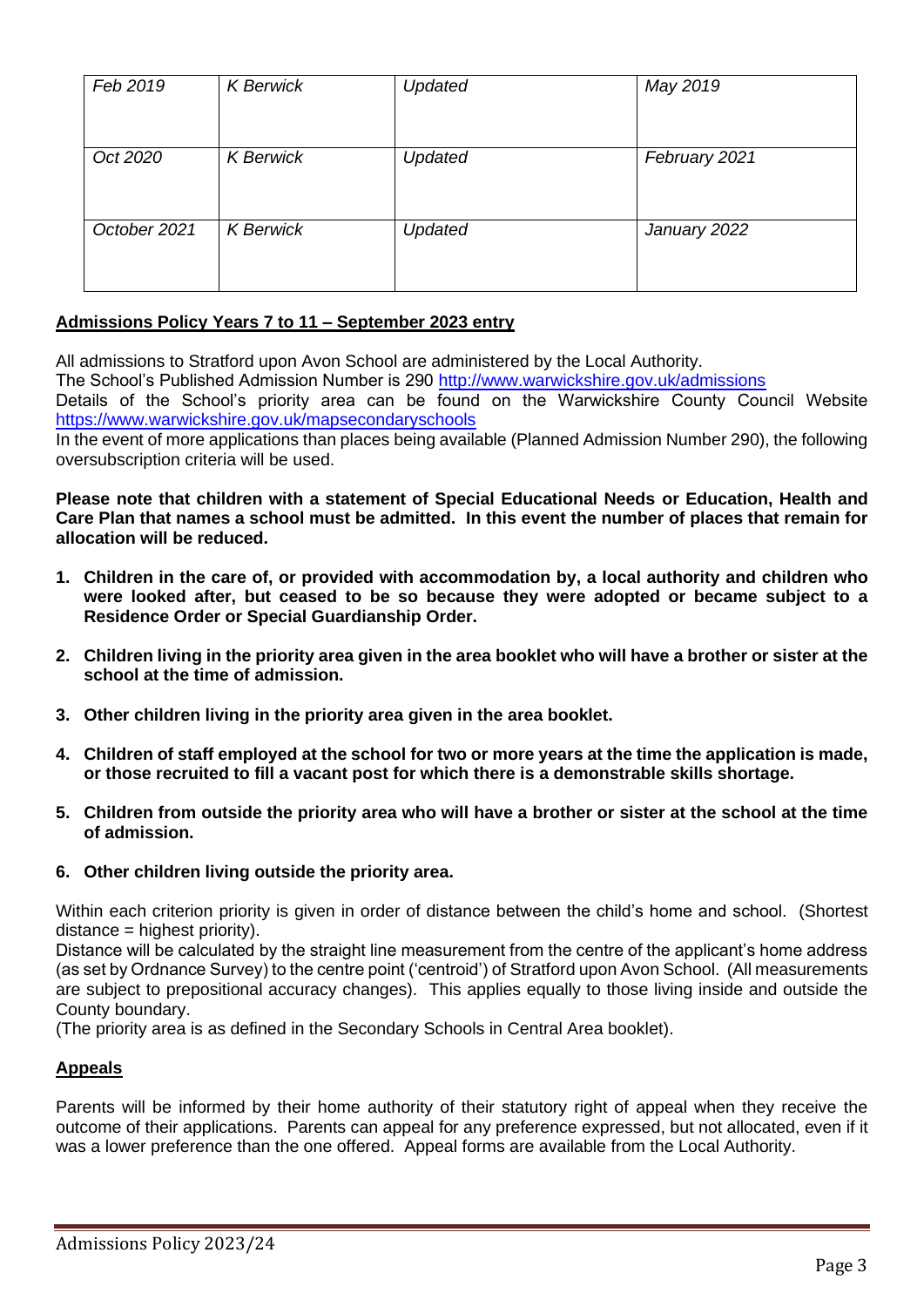### **Waiting Lists**

These will be held by the Local Authority, who administer the admissions process for Stratford upon Avon School, as detailed in the Secondary Schools in Southern Area Admissions booklet available from Warwickshire County Council.

Waiting lists are compiled in strict priority order against the published oversubscription criteria. Offers will be made from the waiting list as vacancies arise. A child's position can move both up and down the waiting list as other students are added to the list. Late applicants are not penalised when added to the waiting list and the amount of time a child has been on a school's waiting list is irrelevant.

Waiting lists for year 7 will be held until the end of the autumn term. The parents of all children on the list will then be contacted and asked if they wish their child to remain on the list. Parents must respond within the relevant timescale. If they do not register their continued interest the child will be removed from the relevant list.

#### **In Year Admissions**

Parents should apply directly to Warwickshire County Council.

#### **Fair Access Protocol**

The School adopts Warwickshire County Council's Protocol.

#### **Definitions applying to the criteria**

#### **Looked after children**

Children in the care of, or provided with accommodation by a local authority and children who were looked after, but ceased to be so because they were adopted (or became subject to a residence Order or Special Guardianship Order)

#### **Sibling i.e. brother or sister attending the school at the time of admission**

Sibling is defined in these arrangements as a brother or sister, a half brother or sister, an adopted brother or sister, a stepbrother or sister or the child of parents' partner where the child for whom the school place is sought is living in the same family unit at the same address as that sibling.

### **Children of Staff**

Staff are employees of the school who have worked at the school for two years or more.

#### **Definition of Home Address**

Where the child normally resides/sleeps when he/she attends school. Addresses involved in child minding arrangements (professional or with relatives) are excluded. Where a school place is allocated on the basis of an address which is subsequently found to be different from the child's home address that place is liable to be withdrawn.

#### **Separated Parents**

Where a child lives with two parents in separate addresses the qualifying address will be the one where the child spends (i.e. sleeps) the majority of the school week. If the child spends exactly equal amounts of time in the two addresses the parents themselves will need to nominate which address they wish to be the child's main address for school admission purposes.

In the event of disputes between parents, there is an expectation that parents will resolve these amongst themselves and make single applications which both are in agreement with.

#### **Admissions above PAN**

Children with a statement of Educational Health Care Plan that names the school will be admitted. If the school is full in a particular year group a place can be offered provided that:

- a) no other applicants have been refused places in the same year group- wherever they live
- b) the child is living or moving into the school's priority area (proof of address will be required)
- c) the local authority and the school's admission authority are in agreement.